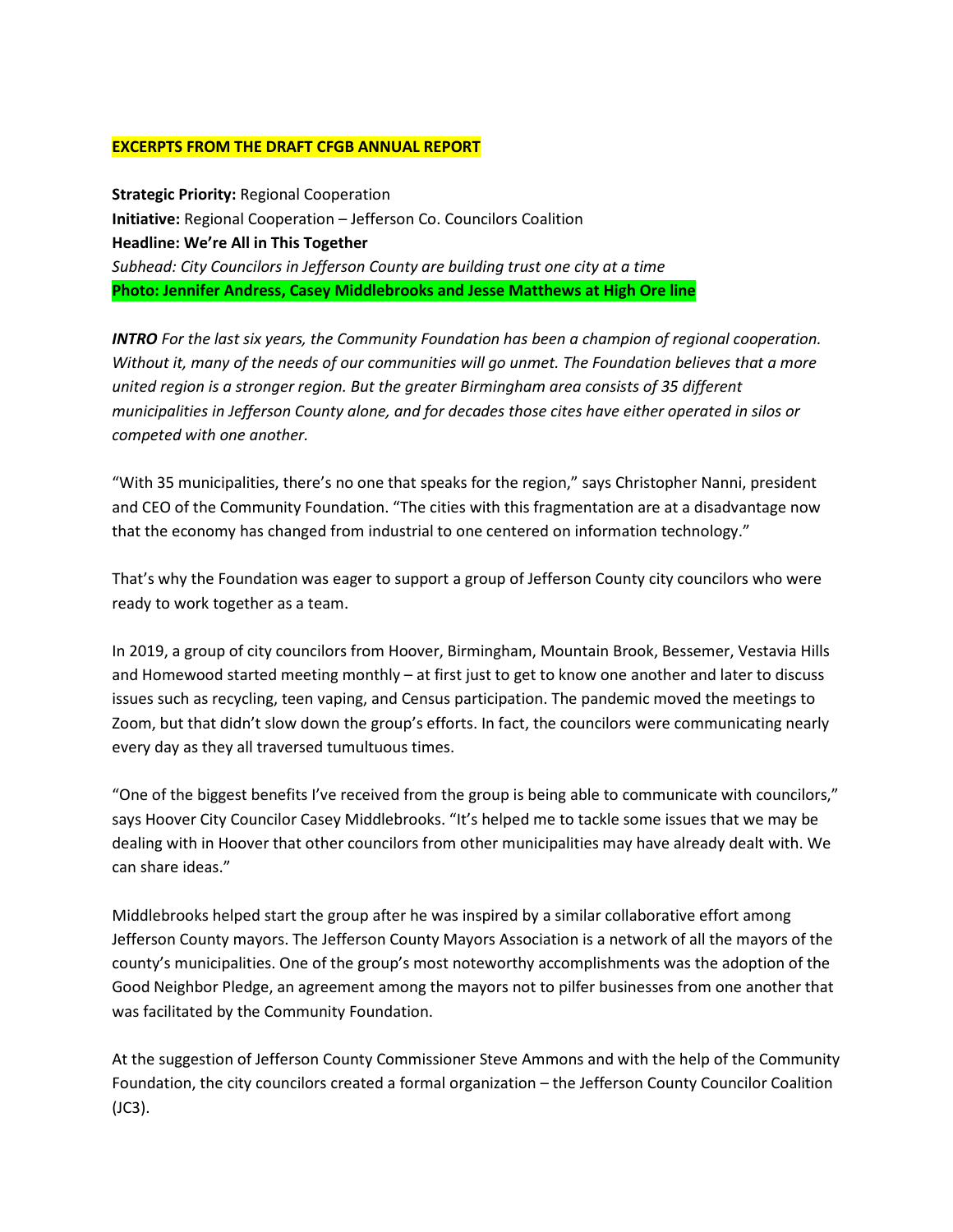After a deep dive into the various issues affecting our region, JC3 has set two main goals for 2022 – trail expansion and public transit growth. The group hopes to push the buildout of the Red Rock Trail System.

"I'm a huge quality of life advocate and a huge believer in 'If you build it, they will come,'" Homewood City Councilor Jennifer Andress says. "We all feel like trails bring people to the area."

The group also advocates for growing the region's microtransit options as well as changes to Alabama's model for funding transit.

"The timing and urgency of this issue are extremely important in 2022 because of The World Games, and the need to move large numbers of people across the region expeditiously," Andress says.

Alabama is one of only four states in the country that doesn't offer state funds for public transportation. But JC3 hopes to change this by working together.

"If only Hoover or only the city of Birmingham was advocating for funding transit at a state level it may not have as much of a voice as all municipalities in Jefferson County supporting this," says Middlebrooks, who is president of the Jefferson County City Councilors Coalition. "But there's power in numbers."

Jesse Matthews has served on the Bessemer City Council for more than 23 years and his experience has taught him that cooperation – or lack thereof -- can make or break a region.

"It drives businesses away from the region when there's a lot of separation," Matthews says. But when municipalities come together, he says, "It's good for housing, it's good for education, and it's good for job growth."

It's true that metro areas with structures in place that promote cooperation tend to have more job growth, more population growth, more labor force participation, a higher median household income, and a lower poverty rate.

"But we can only move at the speed of trust," Nanni says. That's why groups such as the Mayors Association and the Jefferson County City Councilors Coalition are essential. These groups aren't only tackling issues, they're building relationships.

"Each step forward increases trust," Andress says. "And trust will propel our region forward."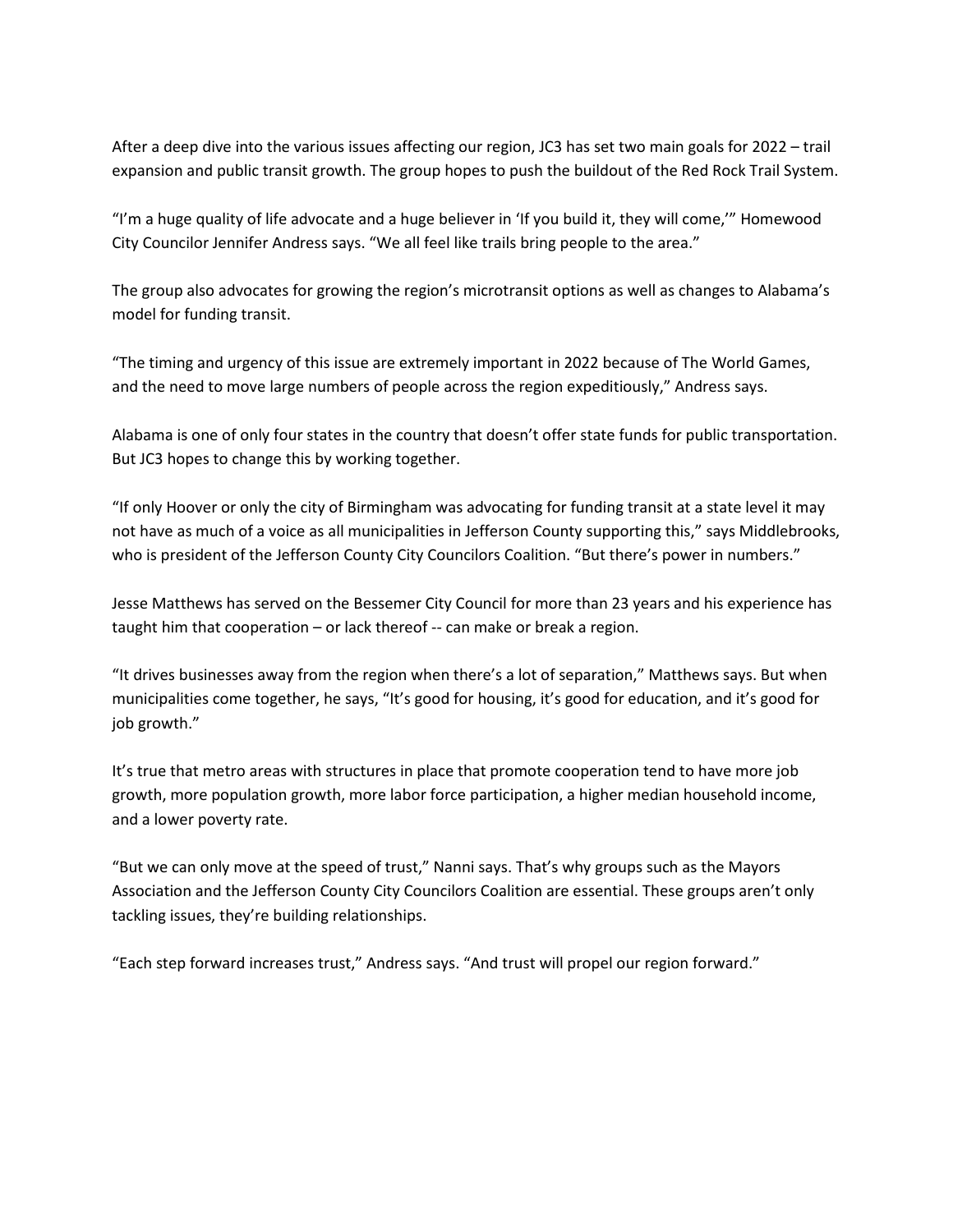**Strategic Priority: Overcoming Persistent Poverty Initiative:** Greater Birmingham Community of Hope (Casey Family Programs Partnership **Headline: Safe at Home** *Subhead: A community of hope is focused on keeping children safe at home* **Photo: Alice Westery at Youth Towers home**

For 13 years Alice Westery served as an independent living program coordinator for the Department of Human Resources in Jefferson County. During that time, she noticed that many of the young people she worked with who had aged out of the foster care system would end up back in her office with no place to live.

So, she prayed. "I said, 'Lord somebody needs to do something about this.' Then I thought, 'Duh! Why do you think they're coming back to you?!"

She decided that she should be the person to do something, and in 2011 she founded Youth Towers, an organization dedicated to helping young people age 19 to 26 secure and maintain safe and affordable housing. In addition to providing transitional housing and rent assistance, the programs at Youth Towers teach money management skills and help young people find employment. If someone needs work boots for a construction job or bus passes to get to work -- Youth Towers helps with that, too. In short, Youth Towers seeks to offer young people the knowledge and tools they need to navigate adulthood.

"We holistically look at all of their needs," Westery says of the wrap-around services her organization offers.

"Those young people, many times, had to raise themselves," Westery says. "Youth Towers is like that other parent, that parent that's going to make sure that every resource is accessible."

Youth Towers is one of several grassroots organizations addressing poverty that last year received competitive grants from the Community Foundation of Greater Birmingham's Community of Hope partnership.

"Youth Towers is thankful that the Community Foundation gets it," Westery says.

One of the Foundation's top priorities is to overcome persistent poverty in our region. In 2021, the Community Foundation began working with Casey Family Programs to convene a coalition of local residents, organizations, service providers, and government officials to address poverty and family supports head on. Casey Family Programs is a national foundation that works to influence long-lasting improvements to the well-being of children, families and the communities where they live. Using Casey's Community of Hope model, this partnership is working to develop a robust, collaborative approach for improving systems of support for families in the Greater Birmingham area.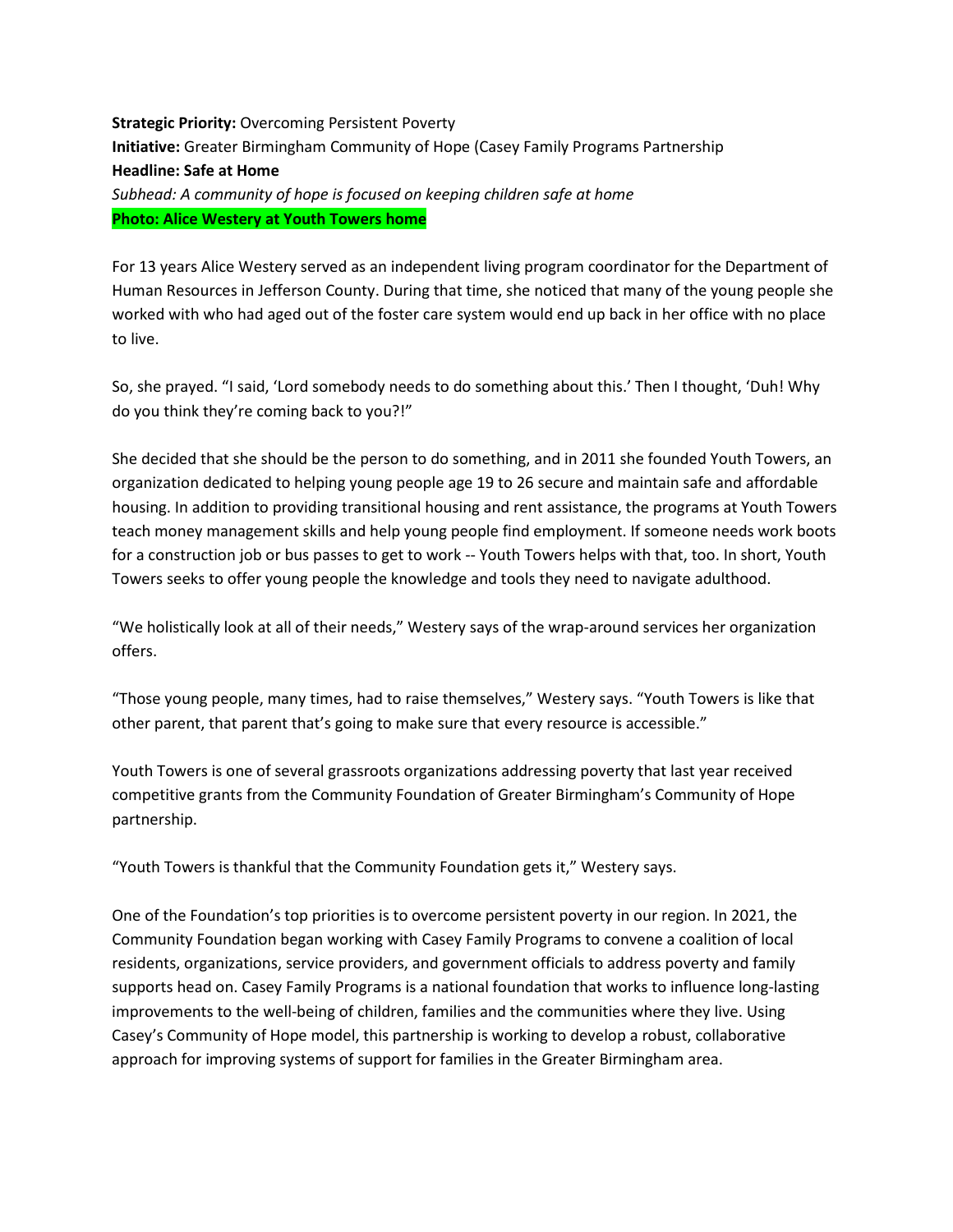When it comes to poverty in our community the numbers are harrowing. Alabama is the sixth poorest state in the U.S., with 24% of Alabama children living below the federal poverty threshold. Although Birmingham has made some strides in recent years, data from 2009 to 2019 shows that out of the top 53 largest metros in the country, Birmingham is 40th in the relative poverty rate change and 53rd (dead last) in the change in the relative poverty gap between whites and people of color. That's why the Community of Hope coalition also seeks to address childhood poverty through a race equity lens.

"Persistent poverty is persistent because it's infused into the way society is structured," says Gus Heard-Hughes, vice president of programs at the Community Foundation. "It's a challenge to take on, but with this partnership with Casey we have the opportunity to bring people together around innovative, community-scale strategies."

Despite the staggering statistics regarding poverty in Alabama, Michael Dailey, senior director of strategic consulting at Casey Family Programs, is hopeful about Birmingham's future.

"There's a lot of strength in that community," Dailey says, noting the hard work of local organizations and the City of Birmingham Mayor's Office's commitment to the cause of eradicating child poverty. "We want to help you build on your strengths."

The coalition has been intentional about bringing residents with experience in the child welfare system to the table not just to share their stories, but to help with planning and decision making, too.

Casey Family Programs has a vision of a world where children can stay out of the foster care system and stay safe at home. But to make that dream a reality, poverty must be tackled first.

"Poverty stressors are often factors that contribute to children coming into care," Dailey explains. "So, if we can focus our efforts further upstream, maybe we can prevent the need for child protection involvement."

Westery has seen this firsthand. Many of the young people Youth Towers serves are also parents. So as Westery helps her clients, she's also helping their children.

"We're not going to have those babies outside," she says. "It takes a village to raise a child, but it takes more than a village. It takes a community of hope, a community working to make sure that families are strengthened and that families do not have to rely on the systemic world to get by but instead have the best quality of life."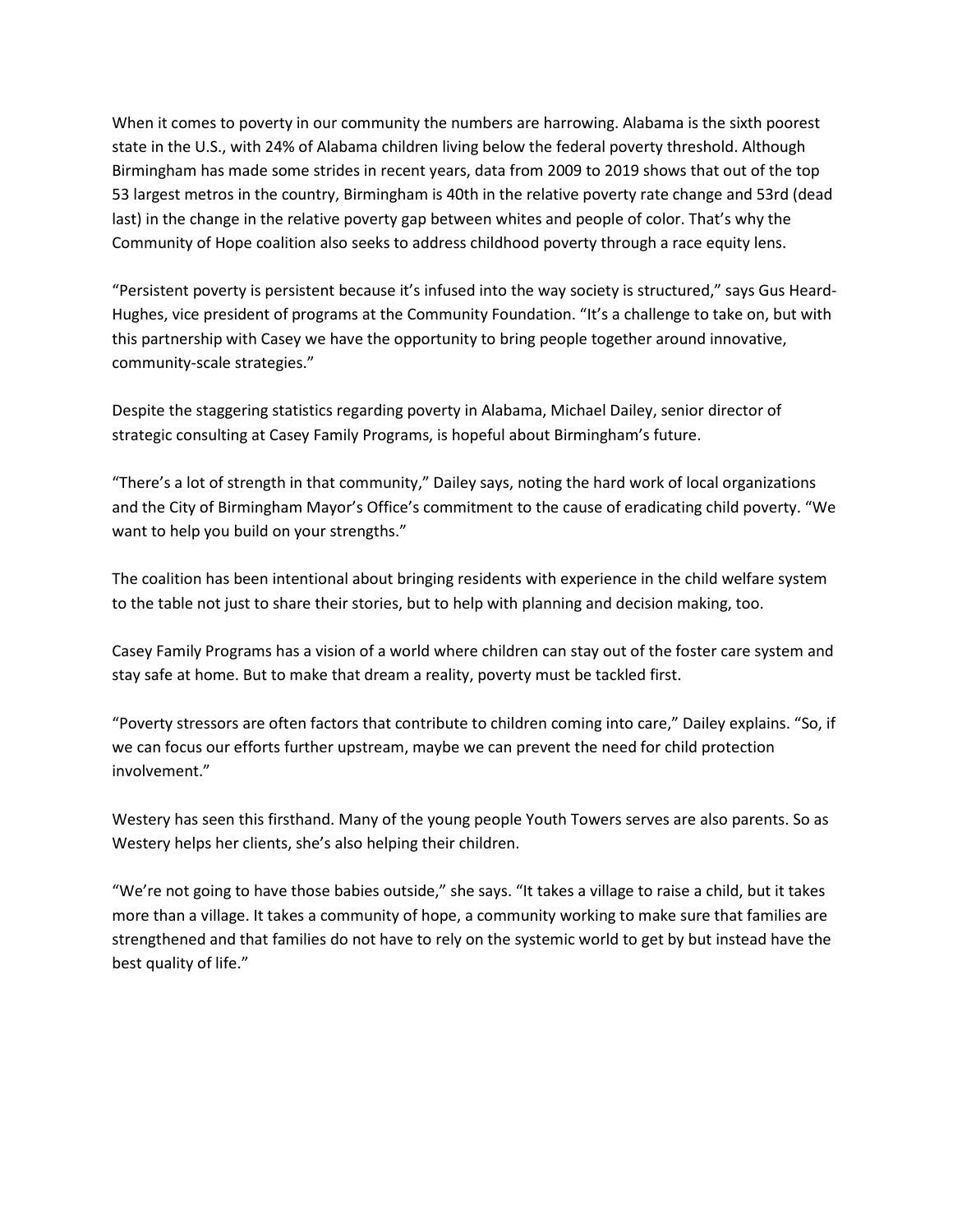**Strategic Priority: Fostering Equity and Inclusion Field of Interest Fund:** Instruments of Hope Unity Fund in conjunction with CFGB Competitive Grants **Headline: Second Chances** *Subhead: Reset offers a path to a new beginning* Photo: DA Danny Carr in front of Courthouse

Jefferson County District Attorney Danny Carr is someone who has defied the odds.

"I'm from Ensley," Carr says, "a community where most people would not say you'll one day be the district attorney. But by the grace of God, I'm here."

Sometimes to rise above the tough hand you've been dealt, you must also be given a second chance. And that's exactly what Reset Jefferson County, a program spearheaded by District Attorney Carr, is all about.

Reset keeps young people who've been arrested for low-level, non-violent crimes out of jail and puts them on the path to a new beginning. First-time offenders have the option to stay out of the court system by participating in a community-based program that includes workshops and counseling to hold them accountable and to address the underlying issues that led to criminal behavior.

"With Reset, it gives a young man the opportunity to truly learn the error of his ways," Carr says.

In Jefferson County, more than 500 people aged 17-24 are arrested each year for low-level felonies, such as drug possession and petty theft. Once a felony conviction goes on a young person's record, it can impact everything.

"A lot of the guys and a lot of the families that I grew up with are incarcerated or stumbling through life because of a stupid mistake they made as a young kid," Carr says. "They can't find adequate housing or keep a job because that mistake continues to creep up."

Reset would change this. Inspired by a similar program in New York, Reset is a partnership between the Jefferson County District Attorney's office and Alabama Appleseed Center for Law and Justice.

"There are societal costs to punishing and incarcerating people who aren't dangerous," says Carla Crowder, executive director of Alabama Appleseed. "The people who will be eligible to participate in Reset aren't dangerous, so we shouldn't spend those precious resources, nor should we saddle them with the consequences of a felony. Reset gives them an opportunity to be treated with dignity."

In 2021, in partnership with the Instruments of Hope Unity Fund, the Community Foundation awarded Alabama Appleseed a \$75,000 grant in support of the program to hire a project coordinator.